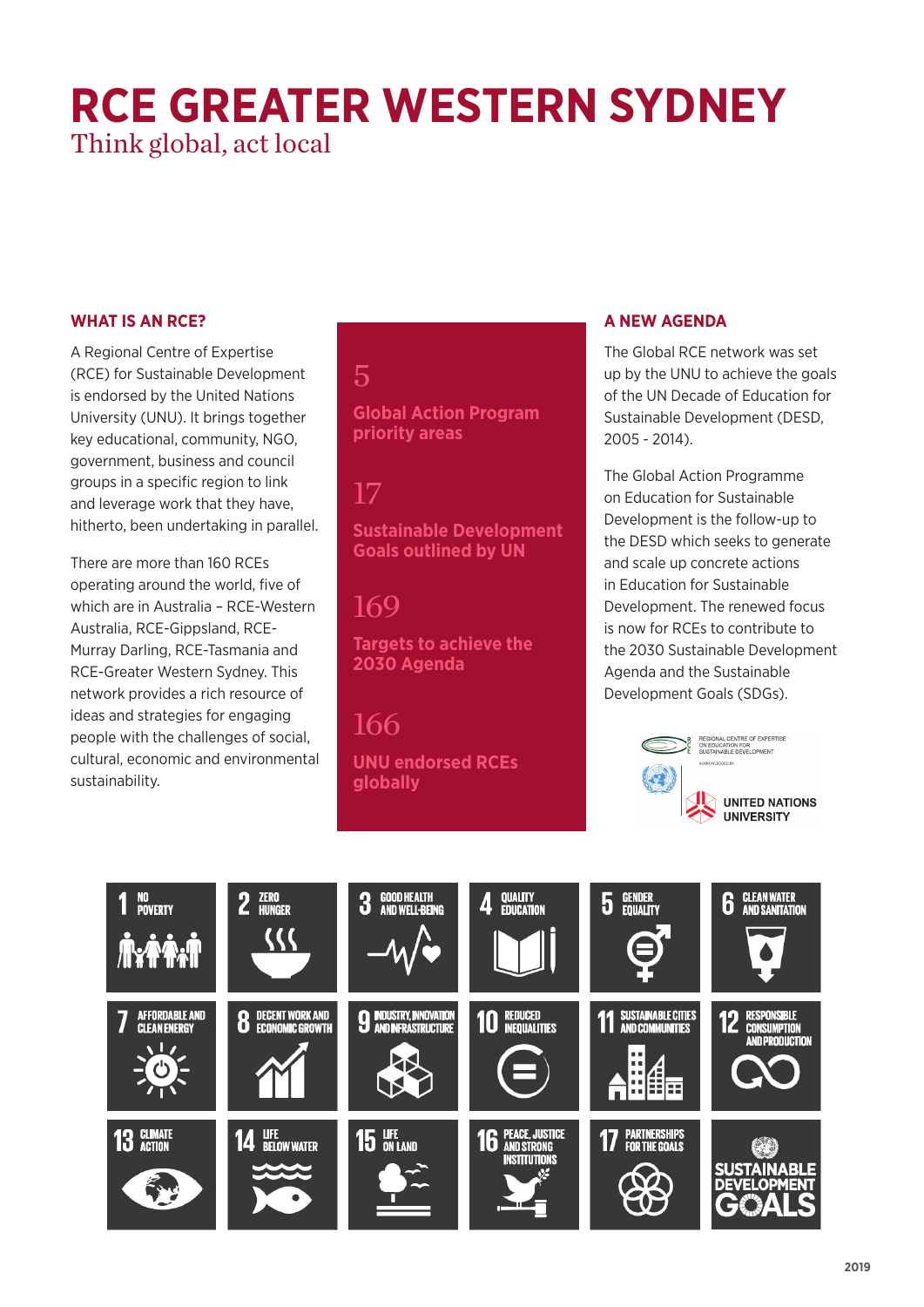# **ABOUT US**

#### **OUR PARTNERS OUR RCE**

#### **≥** Blacktown City Council

- **≥** Brewongle Environmental Education Centre
- **≥** Campbelltown City Council
- **≥** Cattai Hills Environment Network
- **≥** City of Parramatta Council
- **≥** Conservation Volunteers Australia
- **≥** Cumberland Bird Observers Club
- **≥** Georges River Keeper
- **≥** Greater Sydney Local Land Services
- **≥** Greater Western Sydney Energy Alliance
- **≥** Greening Australia
- **≥** Hawkesbury City Council
- **≥** Hawkesbury Earthcare Centre
- **≥** Hawkesbury Environment Network
- **≥** Hawkesbury Harvest and Farm Gate
- **≥** Longneck Lagoon Environmental Education Centre
- **≥** Macarthur Centre for Sustainable Living
- **≥** Parramatta Climate Action Network
- **≥** Penrith City Council
- **≥** Penrith Environmental Education Centre
- **≥** Sydney Olympic Park Authority
- **≥** TAFE NSW Western Sydney Institute
- **≥** Western Sydney Regional Organisation of **Councils**
- **≥** Western Sydney University (multiple stakeholders)

Hosted by Western Sydney University Office of Sustainability, RCE-Greater Western Sydney (RCE-GWS) vision is to establish itself as a model of how the linked challenges of social, economic and environmental sustainability can be addressed through an integrated process of collaboration. Our network has been established since 2012 and have focused our work on Education for Sustainable Development. Our partners, who include the region's educational institutions, organisations, businesses, community groups and local government, work together on tackling our region's sustainability challenges.

#### **OUR REGIONAL CHALLENGES**

Greater Western Sydney is an area of national importance with one of the fasting growing populations in Australia. As such it faces distinctive sustainability challenges:

- 1. Transitioning to a low carbon economy
- 2. Developing sustainable communities; health, housing and transport
- 3. Ensuring agricultural sustainability and food security
- 4. Conserving biodiversity and river health



**SDG: 17**